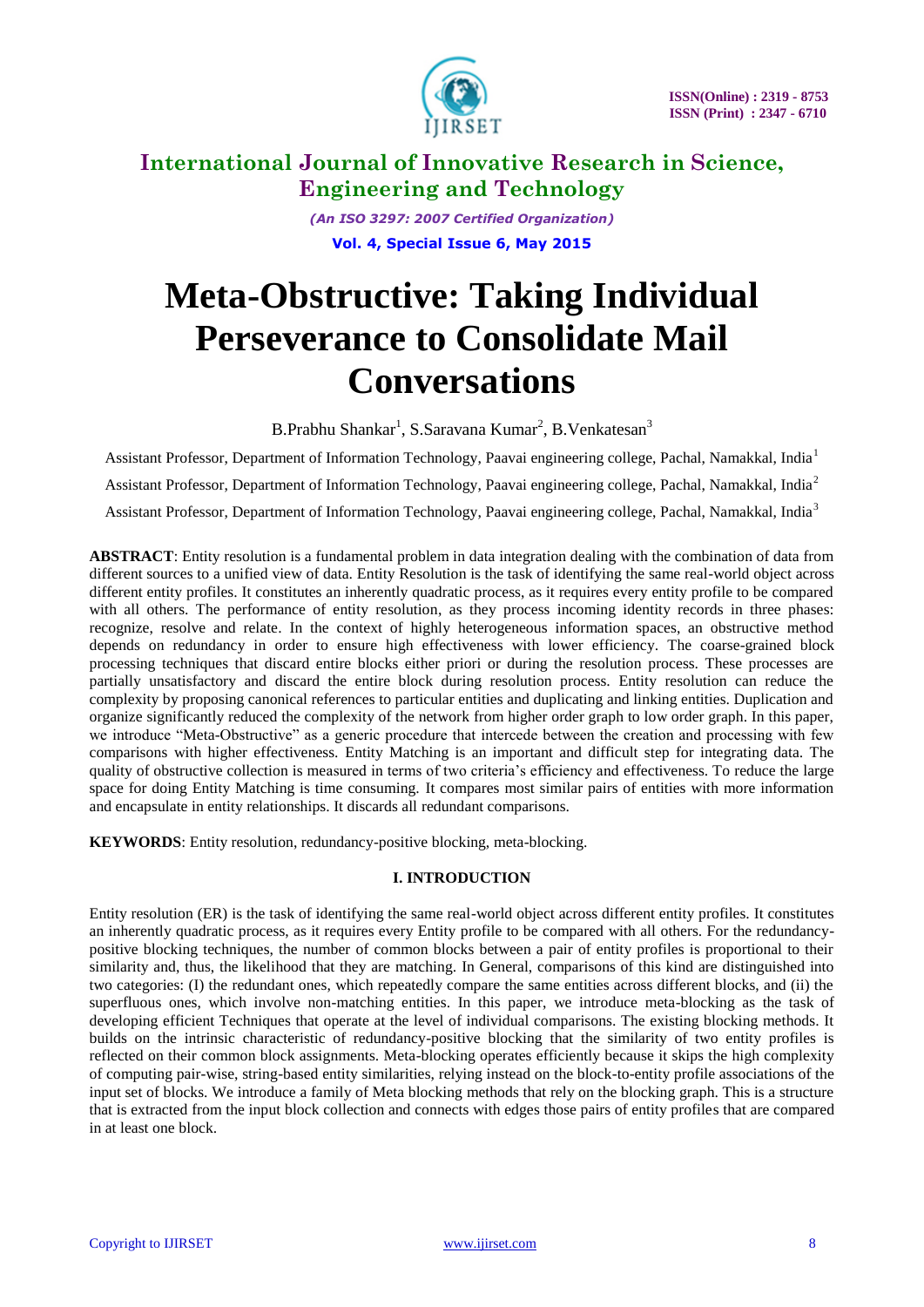

*(An ISO 3297: 2007 Certified Organization)*

**Vol. 4, Special Issue 6, May 2015**

## **II. PROPOSED SYSTEM**

The main objective is to improve the process of ER with a limited amount of work. Entity matching is an important and difficult step for integrating data. To reduce the large space for doing Entity Matching is time consuming. In order to reduce the search space (i.e. the number of record pairs to be compared), many obstructive methods have been proposed. The folder created if not exits the contact in the mail, else mail will be stored on the existing folder or block. Improve obstructive through meta-blocking. The main idea in obstructive is to group similar profiles or Emails together called block or folder using available information from the profiles. We split up the conversation of mails in to various folders according to the alphabetical order. Inside the alphabetical folders again split up into the person's name wise or by email id's.So we can easily find out the mails and the conversation with the persons. We need not to waste the time to check the older mail conversations by the lots of next clicks in the account.

## **III. SYSTEM ARCHITECTURE**



## *Fig No: 1 Function Flow Diagram*

## **IV. EXPERMINTAL SETUP**

The "Fast Mail System" serves organization's needs in a consistent and transparent manner. It should cater the needs of information sharing. It allows the users to exchange their views mails and send mails to everyone in an effective manner. It should have all traditional things such as sent items, inbox, drafts etc. For the admin part they have the rights to remove the users from the database registry. The proposed system scope is limited level only. It can be enhanced to be a global communication medium for multinational companies. Security feature allowing only registered users to access the system and preventing any hackers, unauthorized users. As organization grows in size in terms of departments and functionalities, it requires a quick and efficient system to achieve instant communication b/w employees of same department or b/w departments. In this system the users can view the conversation mails by the folder wise or by labels. So the time consumption process is maintaining here. By using the labels we need not to search the mails for the longer times and not need to search the particular mails from the bulk mail items in the inbox or sent items folder. In this system we used to store the conversations of the mails in the databases and to retrieve the mail conversations from the databases.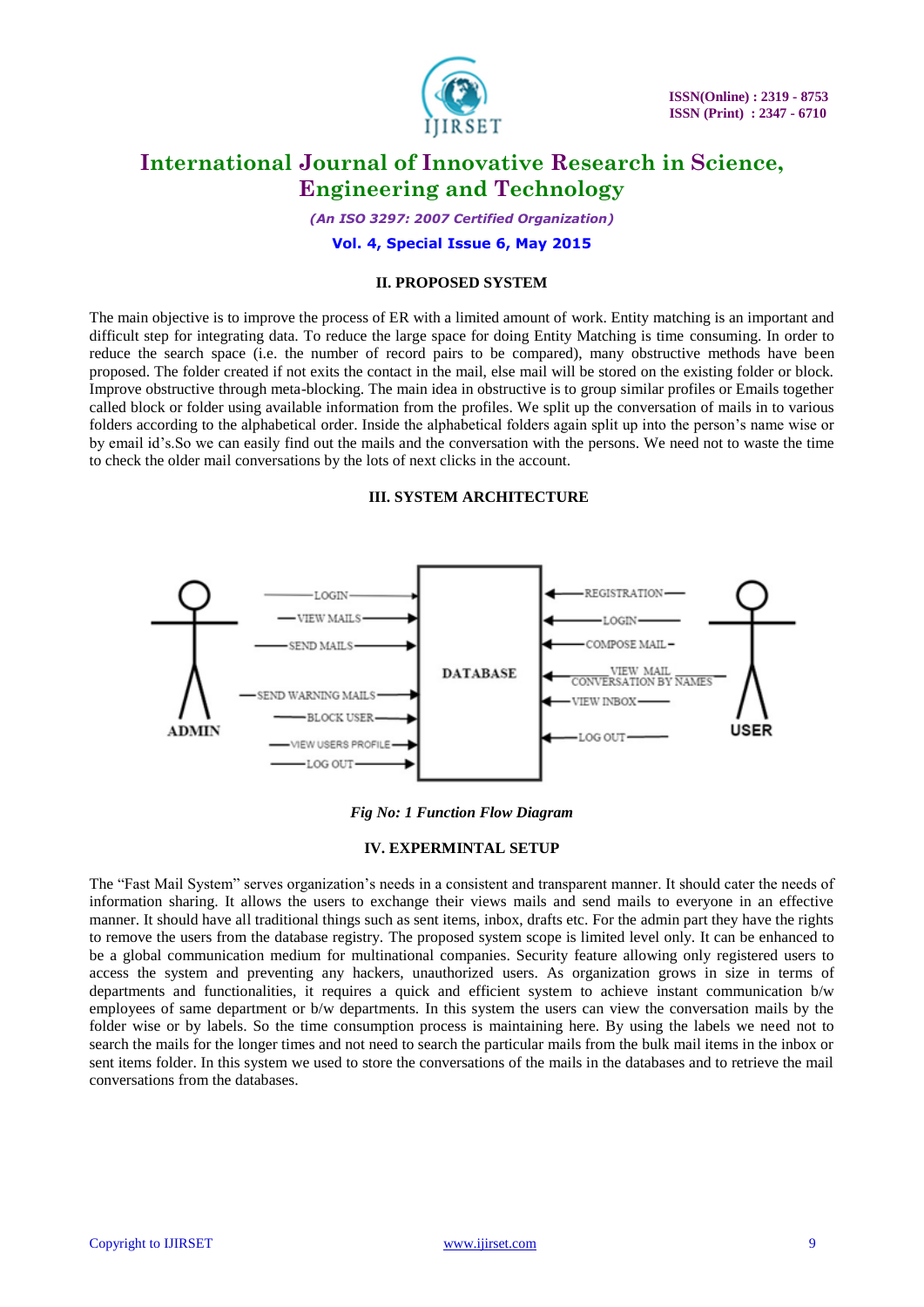

*(An ISO 3297: 2007 Certified Organization)* **Vol. 4, Special Issue 6, May 2015**

## **VI. EXPECTED OUTPUT**





USER LABEL SCREEN:



## LOGIN PANEL: USER HOME PAGE SCREEN :

| Compose         |        | Welcome, Smith!  |           |                                              |                              | Salas       |
|-----------------|--------|------------------|-----------|----------------------------------------------|------------------------------|-------------|
|                 | Name   | Email id         | Subject   | Mail_Content                                 | Time Date                    |             |
| Inbox           | george | george@fruit.com | reference | how are you.                                 | WedNav 19 12:47:00 IST 2014  | Dalete      |
| Labels          | ptry   | snarry@mail.com  | request   | sendme the final document.                   | Wed Nov 19 12:56:43 IST 2014 | <b>Date</b> |
| Sent Mail       | Admin  | atmn3fnatcon     | Greetings | Welcome user, Lets use this<br>maing service | Wed Nov 19 13:00:19 IST 2014 | Dalete      |
| Settings        |        |                  |           |                                              |                              |             |
| <b>Contacts</b> |        |                  |           |                                              |                              |             |
|                 |        |                  |           |                                              |                              |             |
|                 |        |                  |           |                                              |                              |             |

#### USER CONVERSATION SCREEN:



USER STATUS SCREEN: USER DETAILS ON ADMIN PANEL: